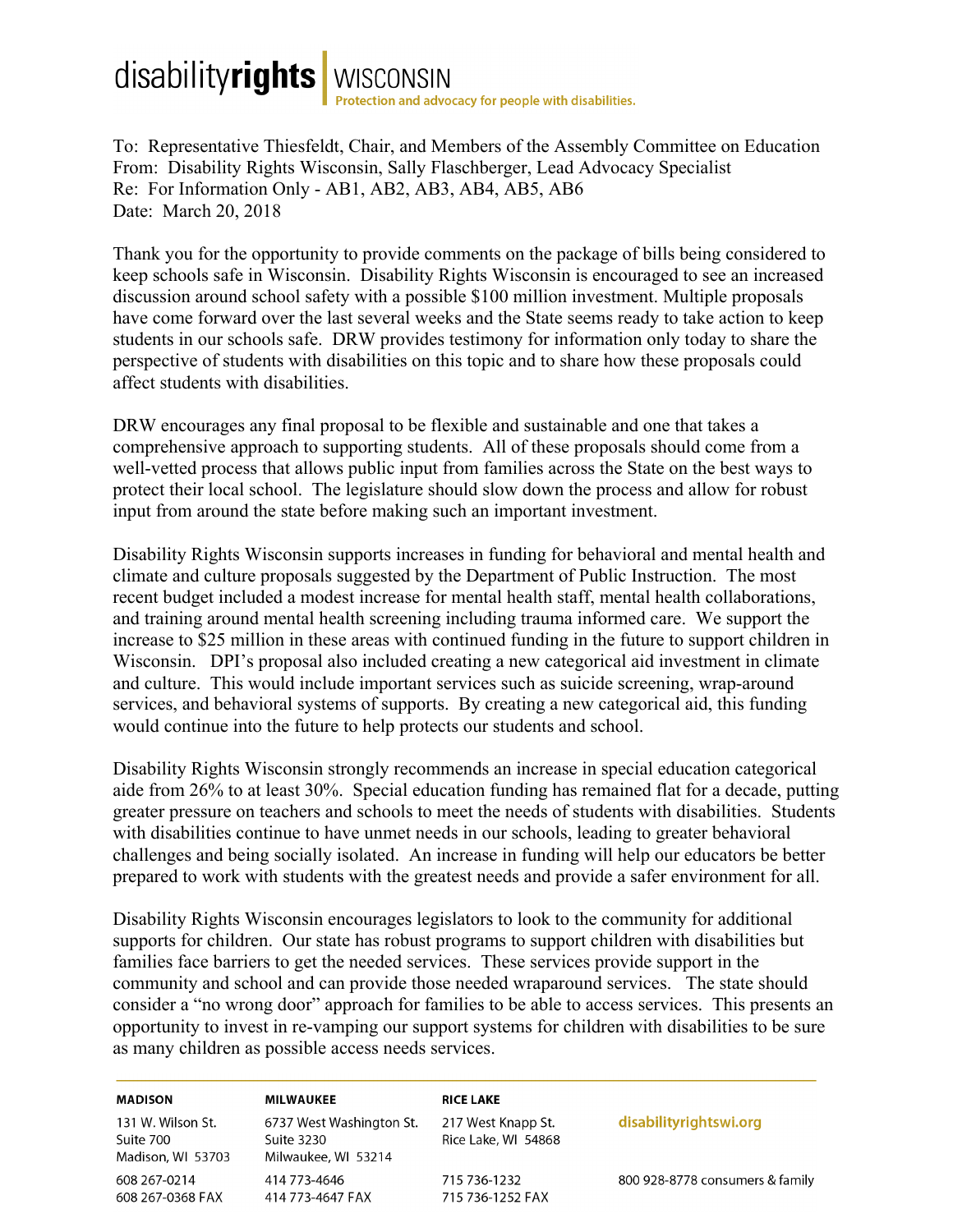AB1- Relating to: grants to schools for school safety and safety-related upgrades to school buildings, equipment, and facilities; providing an exemption from rule-making procedures; and making an appropriation.

The bill creates a large investment in school safety, which includes adding armed guards or additional school resource officers in Wisconsin schools. While this one-time investment may lead to better school safety, it may also have the unintended consequence of disproportionally subjecting students with disabilities to additional contact with law enforcement for behaviors that are often a direct result of a student's disability. Students with disabilities are already subject to arrest in our public schools. Wisconsin ranks third in the country for police involvement for students with disabilities. By allowing the additional school resource officers, the bill creates new avenues for students with disabilities to be subject to the school to prison pipeline.

The bill does not clearly set out the roles of these armed guards and the training they would receive related to students with disabilities. Students with disabilities communicate in a number of different ways and if school resource officers or armed guards do not receive proper training on working with students with disabilities, a situation may become unnecessarily unsafe if the student's communication is misinterpreted. Parents of children with disabilities report concern at the thought of untrained armed guards interacting with their child who may exhibit behavioral challenges at school.

DRW recommends the removal of armed guards and additional school resources officers from the bill and shifting the investment to mental health services, special education funding, and revamping the access points to children's disability services.

**AB3-** Relating to: mandatory reporting of suspected intent to carry out violence involving a dangerous weapon or explosive in or targeting a school and providing a criminal penalty.

DRW raises concerns with the mandatory reporting requirements in the bill. The idea may be well-intentioned, but the bill lacks important details for implementation. These changes could lead to over-reporting of students with disabilities who have no intent to cause harm but may unintentionally or without understanding make statements perceived as a threat of violence. The special education teacher, therapist, or healthcare provider would have no leeway to make a professional judgement call of whether the child has the intent. All current mandated reporters would be required to report threats of violence (with a dangerous weapon or explosive device) made to a school to law enforcement. These reports would again increase contact between students with disabilities and law enforcement, which may not be appropriate. The implementation of this policy would require extensive training in order to be able to understand what threats of violence are and how to work with students with disabilities in determining whether there is "reasonable cause."

**AB4-**Relating to: the Department of Public Instruction's model school policy on bullying pupils.

The U.S. Department of Education states in their tip sheet on bullying, "Children with physical, developmental, intellectual, emotional, and sensory disabilities are more likely to be bullied than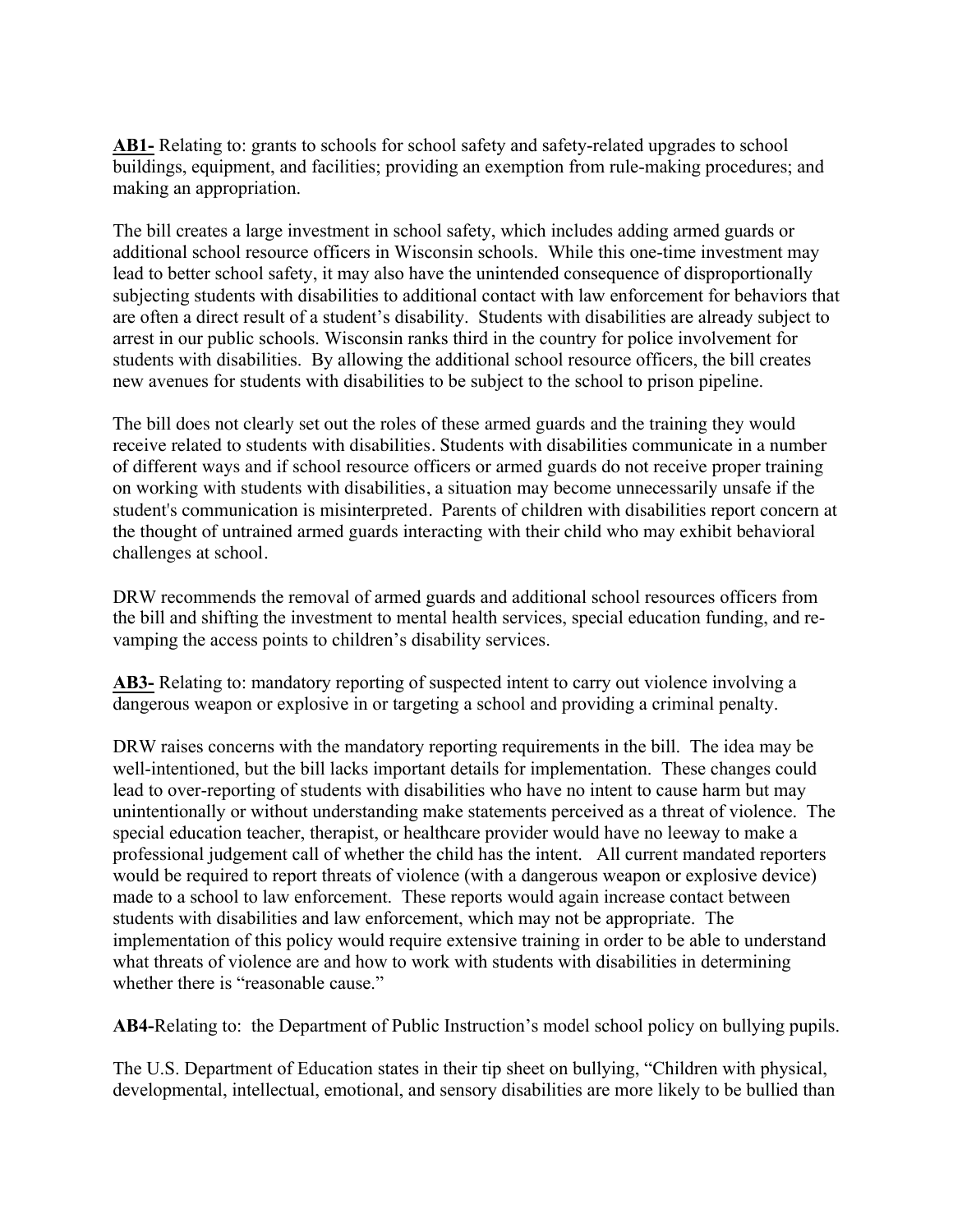their peers. Any number of factors— physical vulnerability, social skill challenges, or intolerant environments— may increase their risk." Studies have shown that students with ADHD, Autism Spectrum Disorder, epilepsy, hemiplegia, diabetes, learning disabilities and speech and language disorders have been subject to significant bullying by peers. DRW agrees we need a more robust bullying policy in schools. Parent notification within 48 hours is one step in the right direction. DRW recommends the following changes be included in the policy:

- Include bullying by electronic means (i.e. email, social media, and text messaging) into the model policy;
- Written notice to parents on any bullying or harassment incidents;
- Add a definition of harassment to include harassment as a form of discrimination for a protected class;
- Add a provision that all complaints must be documented in writing, even when made verbally to school staff and a record must be maintained;
- Add a specific timeline for the investigation of a bullying complaint to 10 days;
- Add a provision that requires a written report be provided to the complainant at the end of the investigation;
- Add a specific appeal process to District Administration, School Board, and DPI in that order if parents disagree with the findings of a bullying complaint; and
- Add a requirement for the school personnel to amend the complaint from a bullying complaint to a harassment/discrimination complaint and inform the parent or guardian their rights under Section 118.13, Wis. Stats. and PI 9, Wis. Admin. Code).

These additional requirements will help to more accurately identify bullying and harassment in our public schools.

## **AB5-**Relating to: School Safety Plan

School safety plans should be required to include the specific provisions for students with disabilities. Students with the most significant disabilities, including intellectual and physical disabilities, will face barriers to follow the school safety plans or the ability to access safe environments. Schools districts need to be required to consider every contingency to protect their most vulnerable students.

Thank you for the opportunity to testify today. We hope to continue to work with members of the legislature in creating a safe school environment for all students, including students with disabilities.